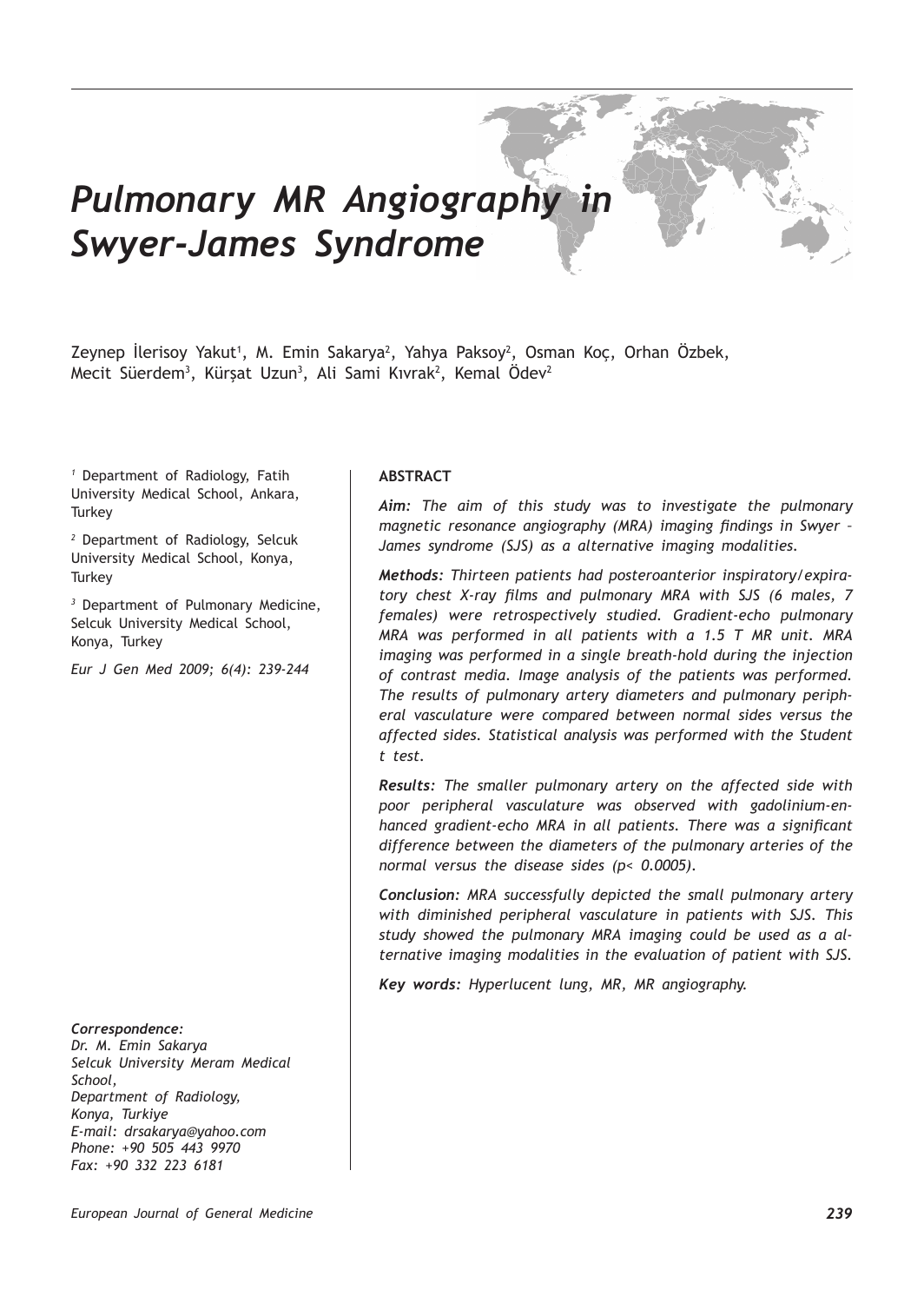# **INTRODUCTION**

Swyer-James syndrome (SJS) or Macleod syndrome, which is synonymous, was first described by Swyer and James 1953 (1). The following year, MacLeod (2) reported nine patients with unilateral pulmonary hyperlucency. SJS is a rare disease characterized by a hyperlucent lung or lobe, usually of normal or small size, associated with air trapping and diminutive pulmonary vascularization (3). SJS appears to be a consequence of bronchiolitis obliterans resulting from bacterial or viral (adenovirus) infection during childhood, which results in subsequent underdevelopment of the involved portion of the lung (4,5). This syndrome is usually diagnosed using chest radiography showing hyperlucency of one lung or lobe and a small hemithorax on the affected side. A lot of different imaging methods, including chest X-ray, computed tomography (CT), high resolution CT, ventilation and perfusion scan, conventional angiography or intravenous digital subtraction angiography, bronchoscopy and bronchography have been used for diagnostic evaluation in SJS (6-8). According to our knowledge, this is first study on the pulmonary magnetic resonance angiography (MRA) in SJS. The aim of this study was to show the pulmonary MRA imaging findings in SJS as a alternative imaging modalities.

## **MATERIALS and METHODS**

## **Patient Population**

From February 2001 to December 2007, 18 sequential patients who were diagnosed with SJS in our hospital were recruited to this retrospective study. These patients were examined by chest X-ray (all patients) and pulmonary MRA (13 patients) based on clinical assessment. However, 5 patients were excluded from the study due to they had not pulmonary MRA. Therefore, the study population consisted of 13 patients were 6 male and 7 female (age range: 17–70 years, mean: 38.46 years). All of the 13 patients had posteroanterior inspiratory/ expiratory chest X-ray films and pulmonary MRA images. All patients had a history of childhood lung infection and complained from exertional dyspnea, chronic cough and expectoration. Diagnosis of SJS was based on history, clinical, chest X-ray and pulmonary MRA findings. Image analysis of the patients was performed.

## **MRI Study Protocol**

Pulmonary MRA was performed in all patients with a MR unit (1.5 T, Siemens Magnetom Symphony Erlangen, Germany or 1.5 T, Picker Edge Cleveland, USA). A 20 ga intravenous cannula was inserted into a large ante-cubital vein. Patients were entered headfirst into the magnet. Patients were instructed to take several deep breaths before image acquisition. After scout images were obtained, a timing bolus of 2 mL of gadopentetate dimeglumine was was injected via the cannula by manually to measure transit time by using a multiphase sagittal T1-weighted gradient-echo timing sequence. The scan delay time for the transit of the contrast material to the main pulmonary artery ranged from 10 to 15 seconds.

MRA was performed in a single breath-hold during the injection of contrast media. Gadopentetate dimeglumine (0.2 mmol/kg) was injected via the cannula by manually. For the contrast-enhanced MR imaging, coronal T1-weighted 3D fast multiplanar spoiled gradient-echo images were obtained with a 30°-45° flip angle, TE 2.8-3.2, TR 2-7 msec, a 35-40 cm field of view, a 144× 192 matrix, and 2.5-mm thick sections. Acquisition times were 20-25 seconds. Maximum intensity projections (MIP) images were obtained.

#### **Image Analysis**

The chest x-ray films and the MIP images of pulmonary MRA were independently and separately evaluated by two radiologists (MES, KO), and later decisions were made by consensus. Assessment was based on the following aspects: affected side, lung size, air trapping, pulmonary artery diameter, pulmonary peripheral vasculature. The diameters of the pulmonary arteries of the normal and the disease sides were measured on the MIPs images of the pulmonary MRA. The results of pulmonary artery diameters and pulmonary peripheral vasculature were compared between normal sides versus the affected sides. Statistical analysis was performed with the Student t test.

#### **RESULTS**

Table 1 summarizes the imaging techniques, chest radiographs and MRA findings of the patients, including the affected lung sides. Chest radiographs showed unilateral hyperlucency in the left lung in 10 of 13 patients and in the right lung in 3 cases. In all patients, due to marked air trapping little or no change was observed in volume between inspiration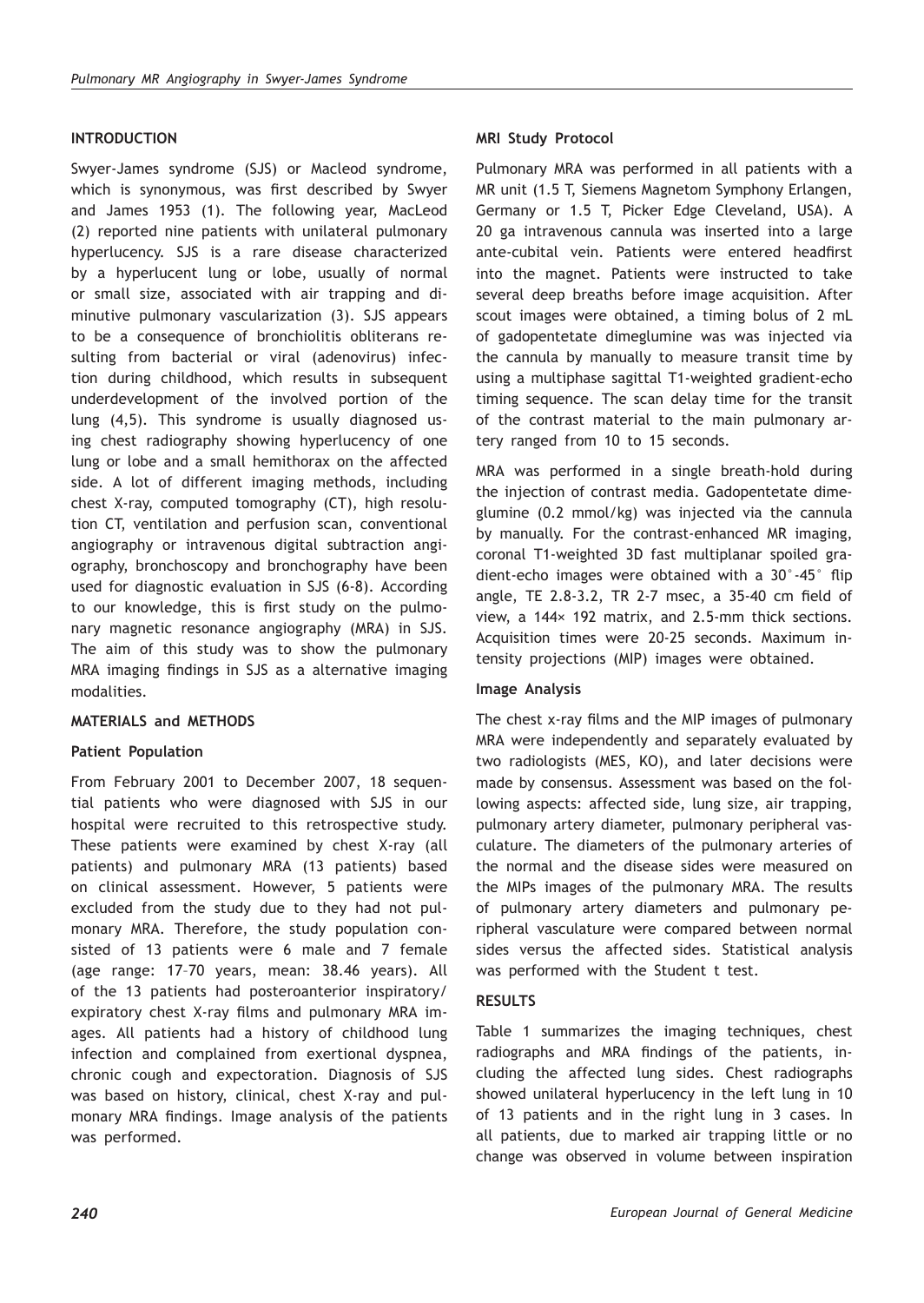|      |         | Chest radiography |              |              | MR angiography |           |
|------|---------|-------------------|--------------|--------------|----------------|-----------|
| Case | Age/sex | Hp lung           | Lung size    | Air trapping | M/L/R PAD      | Poor PPV  |
| 1    | 31/F    |                   | <b>Small</b> | $+$          | L-             | $\ddot{}$ |
| 2    | 62/F    |                   | Small        | $\ddot{}$    | Ŀ              | $\ddot{}$ |
| 3    | 70/F    |                   | <b>Small</b> | $\ddot{}$    | $M + L - +$    |           |
| 4    | 44/F    |                   | <b>Small</b> | $+$          | Ŀ              | $\ddot{}$ |
| 5    | 35/M    |                   | <b>Small</b> | $\ddot{}$    | Ŀ              | $\ddot{}$ |
| 6    | 40/F    |                   | <b>Small</b> | $\ddot{}$    | Ŀ              | $+$       |
| 7    | 25/M    |                   | <b>Small</b> | $\ddot{}$    | Ŀ              | $\ddot{}$ |
| 8    | 40/M    | R                 | <b>Small</b> | $\ddot{}$    | $R -$          | $\ddot{}$ |
| 9    | 52/M    | R                 | <b>Small</b> | $\ddot{}$    | $R -$          | $\ddot{}$ |
| 10   | 18/M    | R                 | <b>Small</b> | $\ddot{}$    | $R -$          | $\ddot{}$ |
| 11   | 17/M    |                   | <b>Small</b> | $\ddot{}$    | Ŀ              | $\ddot{}$ |
| 12   | 31/F    |                   | <b>Small</b> | $+$          | Ŀ              | $\div$    |
| 13   | 35/F    |                   | <b>Small</b> | $\ddot{}$    | Ŀ              | $\ddot{}$ |

*Table 1. Chest x-ray and MR angiography findings of 12 patients with Swyer-James-MacLeod syndrome.*

*Abbreviations: Hp; hyperlucent, M/L/R; Main/left/right, PAD; pulmonary artery diameter (+; increase, -; decrease), PPV; pulmonary peripheral vasculature, L; left, R; right.*

(Figure 1a, 2a) and expiration (Figure 1b, 2b) in the affected lung. In all patients, the hyperlucent lung was reduced in size with decreased hilar shadow and pulmonary vascularity.

MRA showed a small pulmonary artery with a reduced number and size of branches with diminished peripheral vasculature in all patients at the affected side of the lung (Figure 1c, 2c). All patients were able to sustain adequate breath holding. MRA showed pulmonary hypoplasia in the all patients (in 10 patients on the left side and in 3 on the right side). The main pulmonary artery was found to be of normal size in all patient except one case. The main pulmonary artery was found to be increased in size in case 3 with MRA.

MRA of pulmonary vasculature at the time of having maximal contrast enhancement showed pulmonary arteries in all patients. But, in 5 patients, the venous contamination were occurred as a imaging limitation.

The diameters of the pulmonary arteries of the normal and the diseased sides were measured on MIP images of pulmonary MRA. These measurements were demonstrated at Table 2. We founded the average diameters of the normal sides (21.19±3.62 mm) and the



**Figure 1.** A 40-year-old man. Inspiratory **(A)** chest X-ray film reveals a small hyperlucent right lung with diminished vascular markings and small right hilum (arrow). Expiratory **(B)** chest X-ray film shows marked air trapping on the right lung and leftward mediastinal displacement (arrow). Pulmonary 3D MRA MIP image **(C)** shows a small right pulmonary artery with reduced size and number of branches with diminished peripheral vasculature in the right lung (arrow).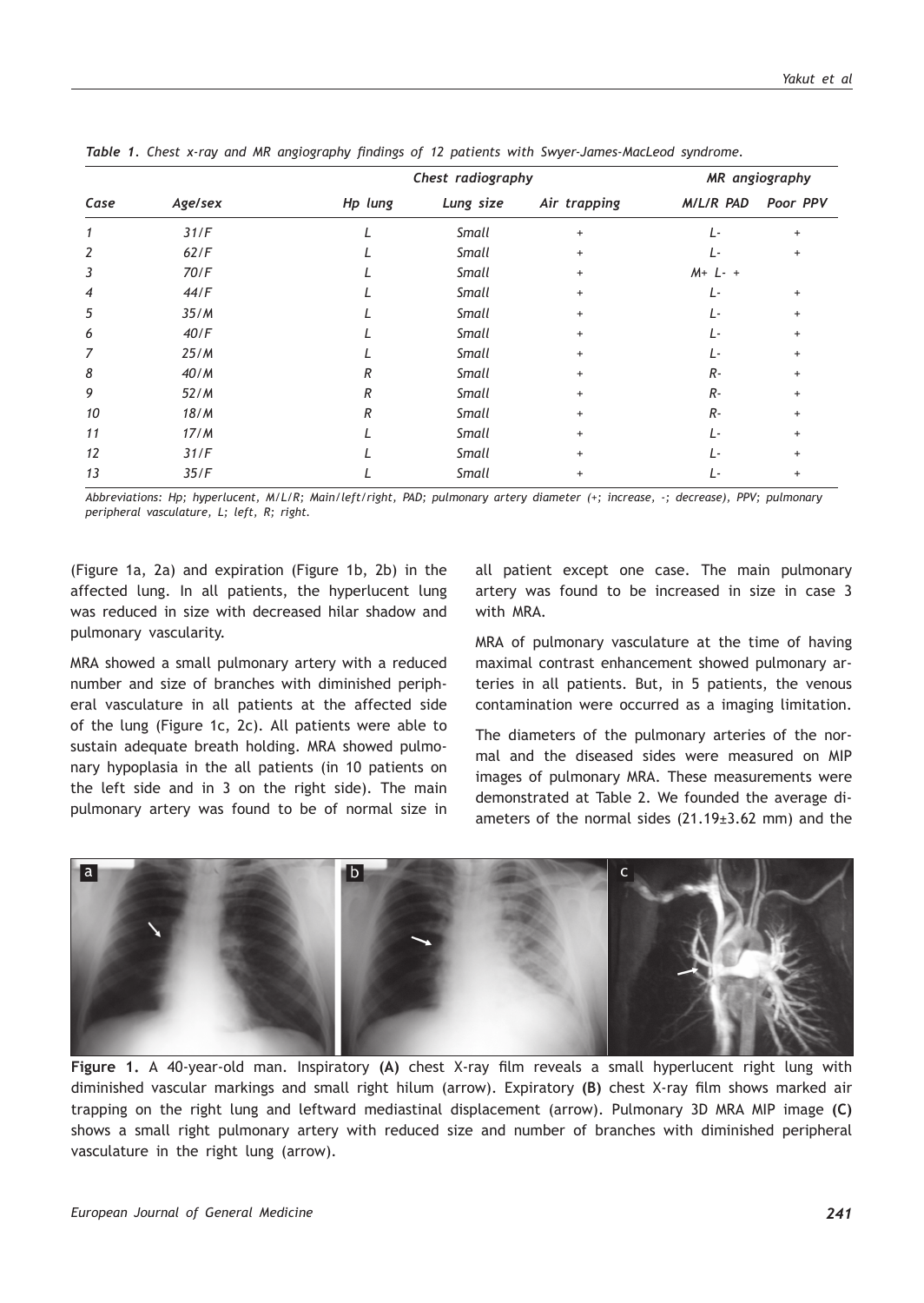

**Figure 2.** A 18 year old man. Inspiratory **(A)** and expiratory **(B)** chest X-ray films show a small hyperlucent right lung with decreased pulmonary markings and air trapping on the right lung and leftward mediastinal displacement (arrow). Pulmonary 3D MRA MIP image **(C)** reveals right pulmonary artery was small (arrow) and number of branches with diminished peripheral vasculature in the right lung with left pulmonary artery and size of branches were normal diameter.

| <b>Table 2.</b> The measurements of diameters of pulmonary |  |  |  |  |
|------------------------------------------------------------|--|--|--|--|
| arteries at MR angiography of the patients with Swyer-     |  |  |  |  |
| James-MacLeod syndrome.                                    |  |  |  |  |

| Case           | Affected<br>side | Right pulmonary Left pulmonary<br>artery | artery          |
|----------------|------------------|------------------------------------------|-----------------|
| 1              | $\mathbf{I}$     | $19$ mm                                  | $8.5$ mm        |
| 2              | I                | $31$ mm                                  | $11.5$ mm       |
| 3              | L                | $22$ mm                                  | $17 \text{ mm}$ |
| $\overline{4}$ | L                | 19.5 mm                                  | $13$ mm         |
| 5              | I                | $18$ mm                                  | 8 mm            |
| 6              | L                | $21$ mm                                  | $15.5$ mm       |
| 7              | I                | $20$ mm                                  | $8.5$ mm        |
| 8              | R                | $10.5$ mm                                | $24$ mm         |
| 9              | R                | $16$ mm                                  | $24.5$ mm       |
| 10             | R                | $7.5$ mm                                 | $21$ mm         |
| 11             | I                | 18.5 mm                                  | $12$ mm         |
| 12             | I                | $19$ mm                                  | $8.5$ mm        |
| 13             |                  | 18 mm                                    | 8 mm            |

*Abbreviations: L; left, R; right.*

affected sides (11.12±3.36 mm). We compared the diameters of the pulmonary arteries of the normal and the diseased sides. A two-sample Student t test was used to evaluate the significance of differences of the diameters of the pulmonary arteries of the normal and the diseased sides. There was a statistically significant difference between the sizes of the normal and affected sides (p< 0.005).

### **DISCUSSION**

SJS is characterized radiologically by a small- or normal-sized unilateral hyperlucent lung with decreased vascularity and air trapping on expiration. First thought to be of congenital origin, SJS is now considered a postinfectious form of bronchiolitis obliterans and has been observed to occur following pulmonary infection in childhood (6,7). Most patients present with recurrent pulmonary infections, wheezing, coughing, and expectoration; however, a few patients remain asymptomatic (8). Productive cough, dyspnea, occasional hemoptysis, and clinical manifestation of bronchiectasis also occur in SJS. The diagnosis of SJS is usually made on the basis of radiographic findings of hyperlucency of a lung or lobe, which results from air trapping (particularly during expiration) and decreased pulmonary vascular markings in the involved area (7,8).

MRA of the pulmonary vasculature is challenging due to respiratory motion effects, multidirectional course of the pulmonary vessels, cardiac and pulsation artifacts. Pulmonary contrast-enhanced breath-hold MR angiography has successfully addressed these considerations and has become a very promising technique for studying the pulmonary vasculature. Contrast material–enhanced MRA has become established as a powerful noninvasive tool for use in most vascular territories (9–12).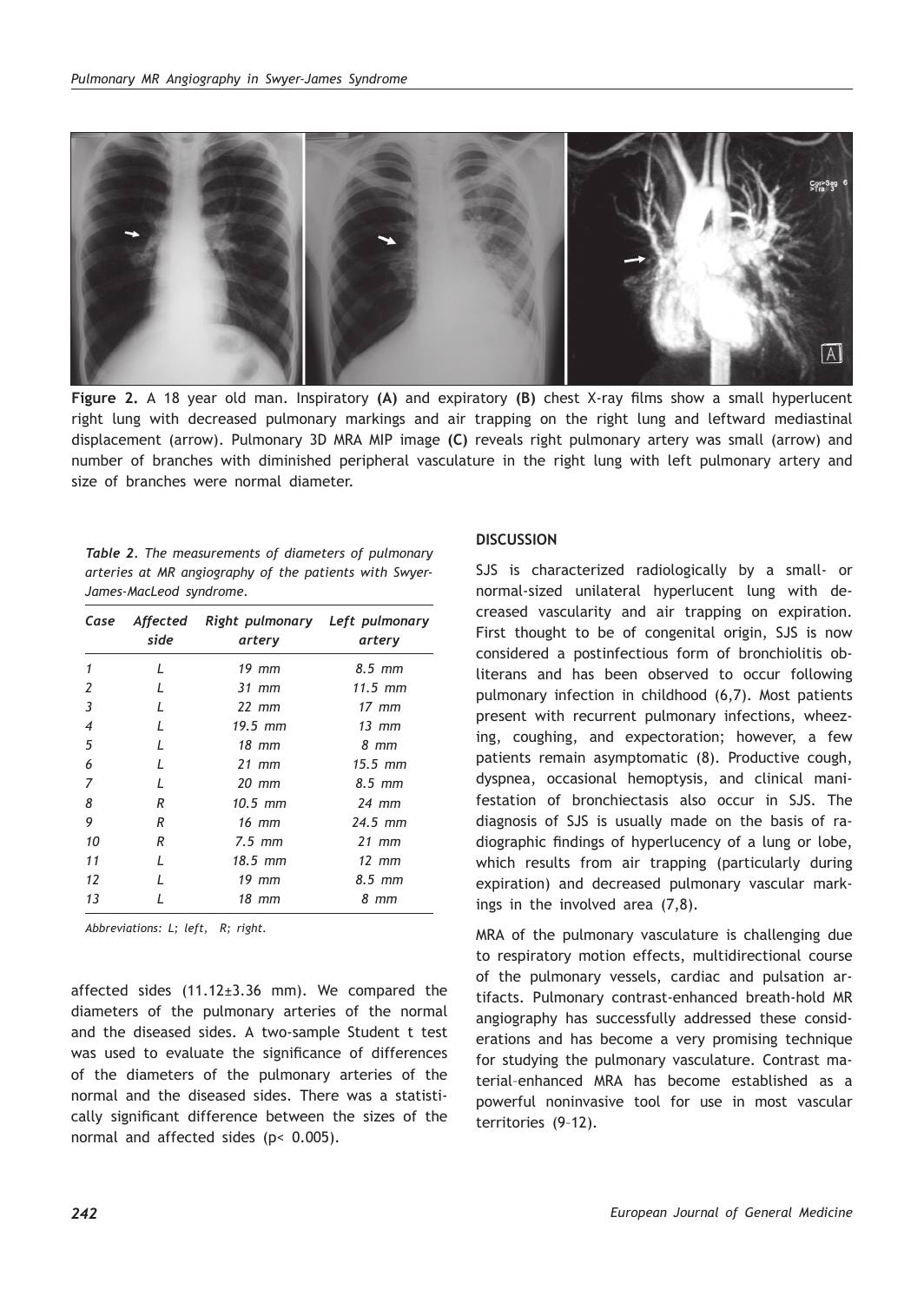In the lungs, CT angiography is widely regarded as the technique of choice for the work-up of pulmonary vascular disease (13,14). There will remain, however, a subset of patients who, whether because of renal impairment or contrast agent sensitivity, are not candidates for CT angiography. There is, therefore, a role for MRA in the examination of the lungs, but the quality of modern CT angiographic examinations has set a high standard for alternative imaging techniques (15). Advances in MR technology using fast gradients and contrast agents have allowed MRA to make substantial advances. Gadolinium-enhanced MRA is a fast imaging technique that has been shown to accurately evaluate the major arteries such as the carotid system, aorta, pulmonary and renal arteries (16,17). It is possible to assess the entire pulmonary tree in a single breath-hold during the injection of contrast media (18). Three-dimensional contrast-enhanced MRA now offers several advantages that make pulmonary MRA possible. The gradient-echo MRA technique has an intrinsically short TE. This is sufficient to eliminate the susceptibility artifact. Breath-holding eliminates respiratory motion artifact (19).

The advantages of MRA over CT and digital subtraction angiography are lack of ionizing radiation (20). MRA needs no iodinated contrast medium, with its risk of hypersensitivity. Recent improvements in MRI techniques have substantially increased the potential of MRI for the evaluation of pulmonary circulation (21). Faster imaging techniques will allow shorter breathholds, which are necessary especially for patients with severe dyspnea (22). This will result in less severe motion artifacts. The potential use of blood pool agents holds promise with respect to better image quality (21).

In our study, MRA successfully and rapidly depicted the diameters of the small pulmonary arteries with a reduced number and size of branches with diminished peripheral vasculature in all patients. In MRA, both pulmonary arteries and veins are enhanced with the contrast agent, and thus the reviewer must be careful to distinguish them. The main disadvantages of MRA are the limited access to suitable MR technology and claustrophobia. But in this study, the MRA procedure could be tolerated by all patients. According to our knowledge, this study is first study on the pulmonary MR angiography in SJS. The results of this study suggest strongly that pulmonary contrast-enhanced MRA in SJS is feasible, can depict the pulmonary vasculature in encouraging detail.

In conclusion, this study indicate that gadolinium- enhanced MRA is a fast and accurate technique for delineation of the main pulmonary artery and branches in patients with SJS and can be considered a noninvasive alternative to DSA. Pulmonary MRA may become competitive with the other imaging techniques such as CT angiography and DSA for diagnosing SJS, because of the advantages of lack of radiation and risk of iodinated contrast media. The small pulmonary artery with diminished peripheral vasculature can be visualized clearly. The pulmonary MRA technique might be considered to be a sensitive tool in patients with suspected SJS.

#### *REFERENCES*

- *1. Swyer PR, James GC A case of unilateral pulmonary emphysema. Thorax 1953; 8: 133-6.*
- *2. MacLeod WM. Abnormal transradiancy of one lung. Thorax 1954; 9: 147-53.*
- *3. Fraser RG, Puré PD, Fraser RS, et al. Diagnosis of disease of the chest. 3rd ed. Philadelphia: Saunders, 1996: 2177-86.*
- *4. Harrison TR, Isselbacher KJ: Harrison's Principles of Internal Medicine 3rd ed. New York: McGraw-Hill, 1992.*
- *5. Salmanzadeh A, Pomeranz SJ, Ramsingh PS. Ventilationperfusion scintigraphic correlation with multimodality imaging in a proven case of Swyer-James (Macleod's) syndrome. Clin Nucl Med 1997; 22: 115-8.*
- *6. Cumming GR, Macpherson RI, Chernick V. Unilateral hyperlucent lung syndrome in children. J Pediatr 1971; 78: 250-60.*
- *7. Peters ME, Dickie HA, Crummy AB, et al. Swyer-James-Macleod syndrome: A case with baseline normal chest radiograph. Pediatr Radiol 1982; 12: 211-3.*
- *8. O'Dell CW, Taylor A, Higgins CB, et al. Ventilationperfusion lung images in the Swyer-James syndrome. Nucl Med 1976; 121: 423-6.*
- *9. Ho VB, Corse WR. MR angiography of the abdominal aorta and peripheral vessels. Radiol Clin North Am 2003; 41: 115–44.*
- *10. Levy RA, Prince MR. Arterial-phase threedimensional contrast-enhanced MR angiography of the carotid arteries. Am J Roentgenol 1996; 167: 211–5.*
- *11. Prince MR, Narasimham DL, Stanley JC, et al. Breathhold gadolinium-enhanced MR angiography of the abdominal aorta and its major branches. Radiology 1995; 197: 785–92.*